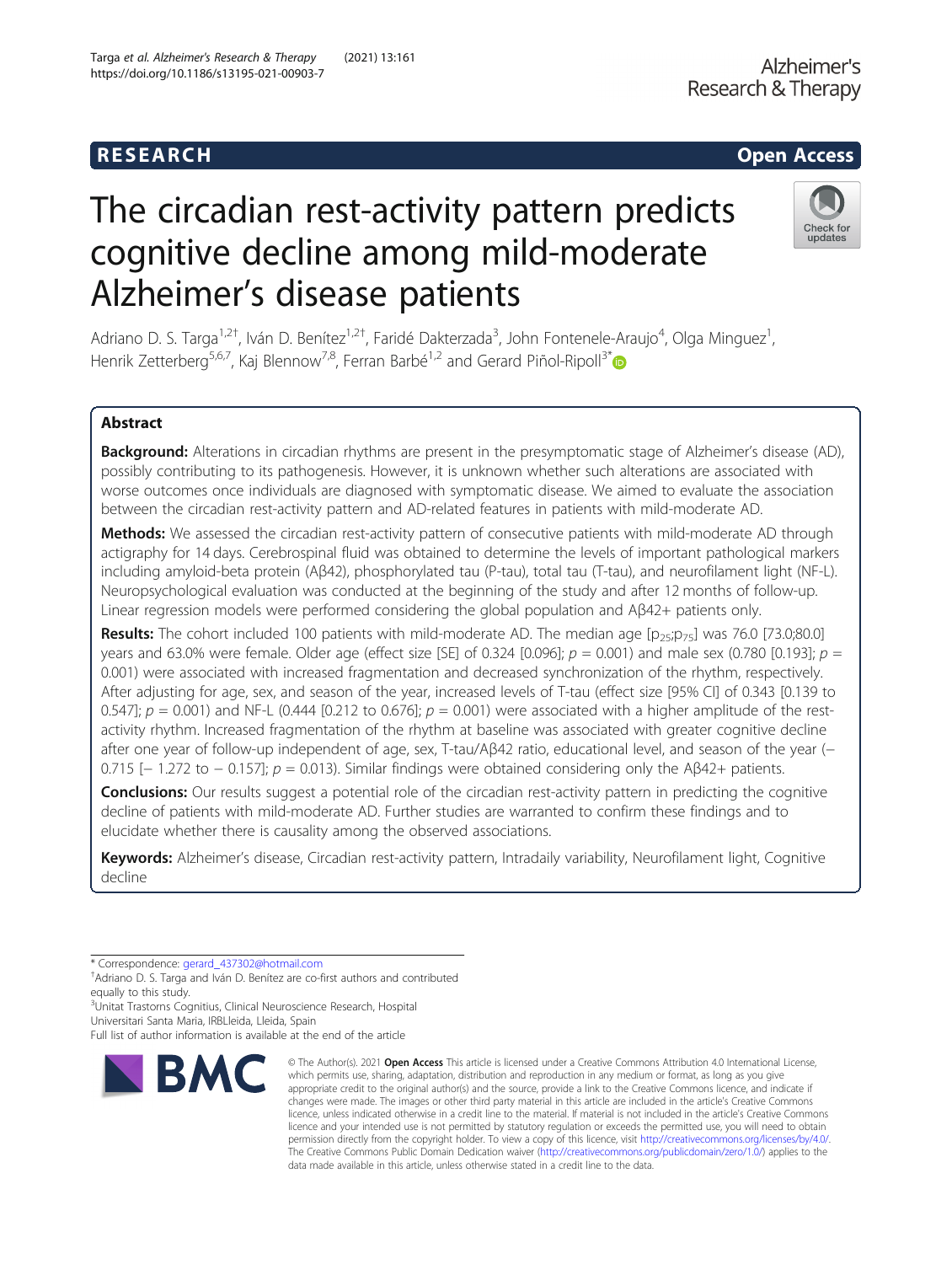# Introduction

Alzheimer's disease (AD) is the most prevalent neurodegenerative disorder in the world and currently affects nearly 50 million people  $\left[1, 2\right]$  $\left[1, 2\right]$  $\left[1, 2\right]$  $\left[1, 2\right]$  $\left[1, 2\right]$ . This number is expected to increase given the age-associated risk and the growing number of older adults  $[2-4]$  $[2-4]$  $[2-4]$ . The pathological hallmarks of AD are the deposition of amyloid-beta protein (Aβ42), the formation of tau protein neurofibrillary tangles, and neurodegeneration [\[5](#page-8-0)]. Symptomatically, there is a progressive loss of cognitive function, which is often concomitant with behavioral symptoms, including depression, anxiety, hallucinations, sleep disturbances, and alterations in circadian rhythms  $[6-8]$  $[6-8]$  $[6-8]$ .

Circadian rhythm alterations are mainly represented by the loss of a well-defined 24-h rest-activity pattern due to increased activity during the night and a decrease in activity during the day  $[9, 10]$  $[9, 10]$  $[9, 10]$  $[9, 10]$ . Accordingly, sleep fragmentation and the presence of irregular bouts of sleep during the day decrease the amplitude and increase the fragmentation of the rest-activity rhythm [[11](#page-8-0), [12\]](#page-8-0). In addition, shifts in the bedtime and wake-up time to a later time in the day (i.e., phase delay) may occur in contrast to the usual advance of the phase observed in older adults [\[13](#page-8-0), [14\]](#page-8-0). Furthermore, other circadian alterations can be observed, including those related to the secretion patterns of hormones such as melatonin and cortisol as well as in the daily fluctuations of body core temperature [[15](#page-8-0)–[17](#page-8-0)].

Alterations in circadian rhythms may precede the onset of classical cognitive symptoms in AD patients. A previous study demonstrated that cognitively unimpaired individuals with preclinical amyloid plaque pathology presented increased fragmentation of rest-activity rhythm independent of age and sex [\[10](#page-8-0)]. This suggests that circadian alterations could be used as biomarkers for the preclinical stage and/or contribute to the pathogenesis of the disease. Accordingly, prospective studies appear to support the idea that these alterations increase the risk of cognitive deterioration, leading to mild cognitive impairment and dementia [\[18](#page-8-0)–[21\]](#page-8-0). Li and colleagues demonstrated that lower amplitude and higher fragmentation of the rest-activity rhythm increased the risk of developing AD in healthy older adults [\[8](#page-8-0)]. Similarly, these dysfunctions in addition to decreased interdaily stability independently increased the risk of such outcomes in individuals previously diagnosed with mild cognitive impairment [[8\]](#page-8-0). However, it is unknown whether circadian alterations could be associated with worse outcomes once individuals have symptomatic AD.

To investigate this, we first performed a comprehensive characterization of the circadian rest-activity pattern of mild-moderate AD patients. In the sequence, we investigated whether the rest-activity rhythm could be associated with biomarkers of AD, such as Aβ42, phosphorylated tau

(P-tau), total tau (T-tau), and neurofilament light (NF-L). Finally, we evaluated whether the rest-activity rhythm could predict the cognitive decline of mild-moderate AD patients at 12 months of follow-up.

# Methods

# Study population

This is an ancillary study of a prospective trial designed to evaluate the influence of obstructive sleep apnea (OSA) on the cognitive decline of AD patients after one year of follow-up (NCT02814045). Patients were recruited at the Cognitive Disorders Unit of the Hospital Universitari Santa Maria (Spain) for 4 years (2015-2019). The inclusion criteria comprised acetylcholinesterase inhibitor-naïve individuals aged over 60 years who were diagnosed with AD according to the National Institute on Aging and Alzheimer's Association (NIA-AA) clinical criteria [\[22](#page-8-0)]. Accordingly, to include patients with mildmoderate cognitive impairment, we only considered those with a Mini-Mental State Examination (MMSE) score ≥ 20. Secondary analyses were performed only with the patients who were  $A\beta42+$  (values < 600 pg/ml were considered pathological amyloid deposition) or Aβ42- and had an MMSE score  $\geq 20$ .

The exclusion criteria comprised (1) the presence of visual and/or communication problems that could make compliance with the study procedures difficult; (2) the presence of a previously diagnosed sleep disturbance; (3) the presence of excessive somnolence for unknown reasons; (4) comorbidities such as cancer, severe renal or hepatic insufficiency, severe cardiac or respiratory failure; (5) excessive alcohol intake (> 280 g/week); (6) MRI evidence of hydrocephalus, stroke, a space-occupying lesion, or any clinically relevant central nervous system disease other than AD; (7) the presence of mental disorders according to DSM-V-TR™ criteria; (8) any use of medications under investigation; (9) the presence of untreated (or treated for less than 3 months prior to the screening visit) vitamin B12 or folate deficiency; and (10) the presence of untreated thyroid disease.

The study was approved by the care ethics committee of Hospital Universitari Arnau de Vilanova (CE-1218) and conducted according to the Declaration of Helsinki. The patient, the responsible caregiver, and the legal representative (when different from the responsible caregiver) signed an informed consent form.

# Study design

After arriving at the Cognitive Disorders Unit of the Hospital Universitari Santa Maria (Spain), eligible patients were subjected to clinical evaluation for anthropometric data and sociodemographic data collection. Blood was obtained to determine apolipoprotein E (ApoE) genotypes, and cerebrospinal fluid (CSF) was collected to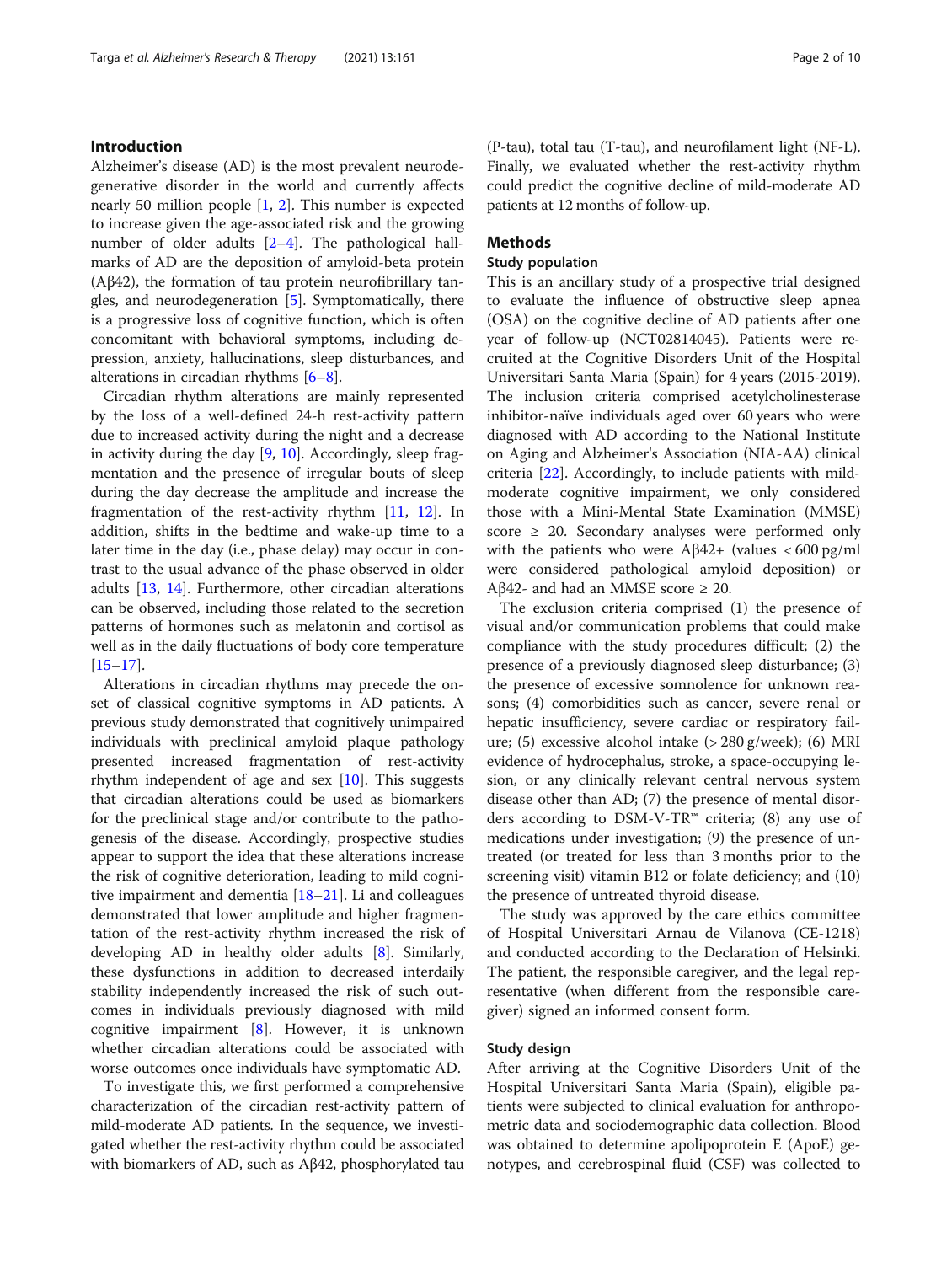determine the levels of Aß42, T-tau, P-tau, and NF-L. In the sequence, the patients received a sleep log to be completed over 14 days as well as instructions related to the use of the actigraph that occurred during the same period. The neuropsychological evaluation was performed at the beginning of the study and after 12 months of follow-up.

# Clinical variables

The following variables were collected: age, sex, years of education, alcohol consumption, smoking, vascular risk factors (hypertension, diabetes mellitus, dyslipidemia, stroke, and cardiopathy), personal psychiatric history, and family psychiatric and neurological history. The body mass index (BMI) was calculated as body weight  $(in kg)/height (in m<sup>2</sup>).$ 

# Apolipoprotein E (ApoE) genotype

DNA was extracted from buffy coat cells using a Maxwell® RCS blood DNA kit (Promega, USA). Twenty microliters of DNA were used for ApoE genotyping by polymerase chain reaction (PCR). ApoE genotype was dichotomized as ApoE-ε4 homozygous or heterozygous carrier (ApoEε4+) or not (ApoEε4−).

# CSF biomarkers

The CSF samples were collected at baseline between 8:00–10:00 a.m. They were placed in polypropylene tubes, centrifuged at  $2000 \times g$  for 10 min at 4 °C, immediately frozen, and stored within 4 h in a -  $80^{\circ}$ C freezer. The measurement of Aß42, T-tau, and P-tau was performed using commercial kits (Innotest<sup>®</sup> β-Amyloid-42; Innotest<sup>®</sup> hTAU Ag; and Innotest<sup>®</sup> Phospho-TAU181P, Fujirebio-Europe, Gent, Belgium). NF-L was measured by a commercial ELISA kit (Quidel, San Diego, CA). All determinations were performed in duplicate and in one round of experiments using one batch of reagents by board-certified laboratory technicians who were blinded to the clinical data. The intra-assay coefficients of variation were lower than 10% for internal quality control samples (two per plate). Based on previous data obtained by the research group, Aβ42 levels < 600 pg/ml were considered pathological [\[23](#page-9-0)].

# Circadian rest-activity pattern assessment

Rest-activity data were collected using a wrist-mounted actigraph (Actiwatch 2, Philips Respironics) for 14 days. Activity counts of 30-s epochs with a medium threshold for sensitivity were obtained and visualized using a software (Actiware 6.0.9, Philips Respironics). The data were revised with the support of a sleep log which was completed during the 14 days of actigraphy.

The following variables were obtained: time in bed (in minutes), total sleep time (in minutes), sleep efficiency (in %, defined as the ratio between total sleep time and the time spent in bed), latency (in minutes, defined as the time spent awake until the first sleep episode, which was represented by the first epoch of 10-min continuous stretch of immobility), and WASO (in minutes, defined as the time spent awake after sleep onset). In addition, different variables associated with the rest-activity rhythm were calculated from the 30-s epochs activity counts using the R software (version 3.4.2) [[24,](#page-9-0) [25\]](#page-9-0). The intradaily variability represented the fragmentation of the rest-activity rhythm within each 24-h period, indicating whether there were daytime naps and/or nocturnal activity episodes. The interdaily stability represented how similar one 24-h period was to the next, indicating how synchronized the internal rest-activity rhythm was with the different zeitgebers (24-h light-dark cycle, food intake, physical activity) along the 14 days of actigraphy. L5 (the mean activity of the five consecutive hours with the lowest activity) and M10 (the mean activity of the ten consecutive hours with the highest activity) were used to calculate the relative amplitude (M10−L5/ M10+L5). The relative amplitude represented the robustness of the rest-activity rhythm, indicating whether there was a difference in the magnitude of activity between active and rest phases.

#### Neuropsychological assessment

Patients underwent a neuropsychological evaluation through the MMSE at the beginning of the study and after 12 months of follow-up. The MMSE includes questions to evaluate different domains, such as attention, time and place orientation, and word recall. The scores of this test range from 0 to 30, and a higher score indicates better cognitive function [[26,](#page-9-0) [27](#page-9-0)].

# Statistical analysis

Descriptive statistics were performed to describe sociodemographic, clinical, and AD-related data. The absolute and relative frequencies were used for qualitative data and the medians (25th percentile; 75th percentile  $[p_{25};p_{75}]$  were estimated for quantitative variables. The normality of the distribution was assessed by the Shapiro-Wilk test. Intradaily variability and biomarkers values were log-transformed to normalize their distribution. The Bulging Rule transformation was used to normalize the relative amplitude [\[28](#page-9-0)].

The associations between rest-activity rhythm variables and sociodemographic, clinical, and sleep data were evaluated using linear models adjusted by age and sex. These analyses were performed including the global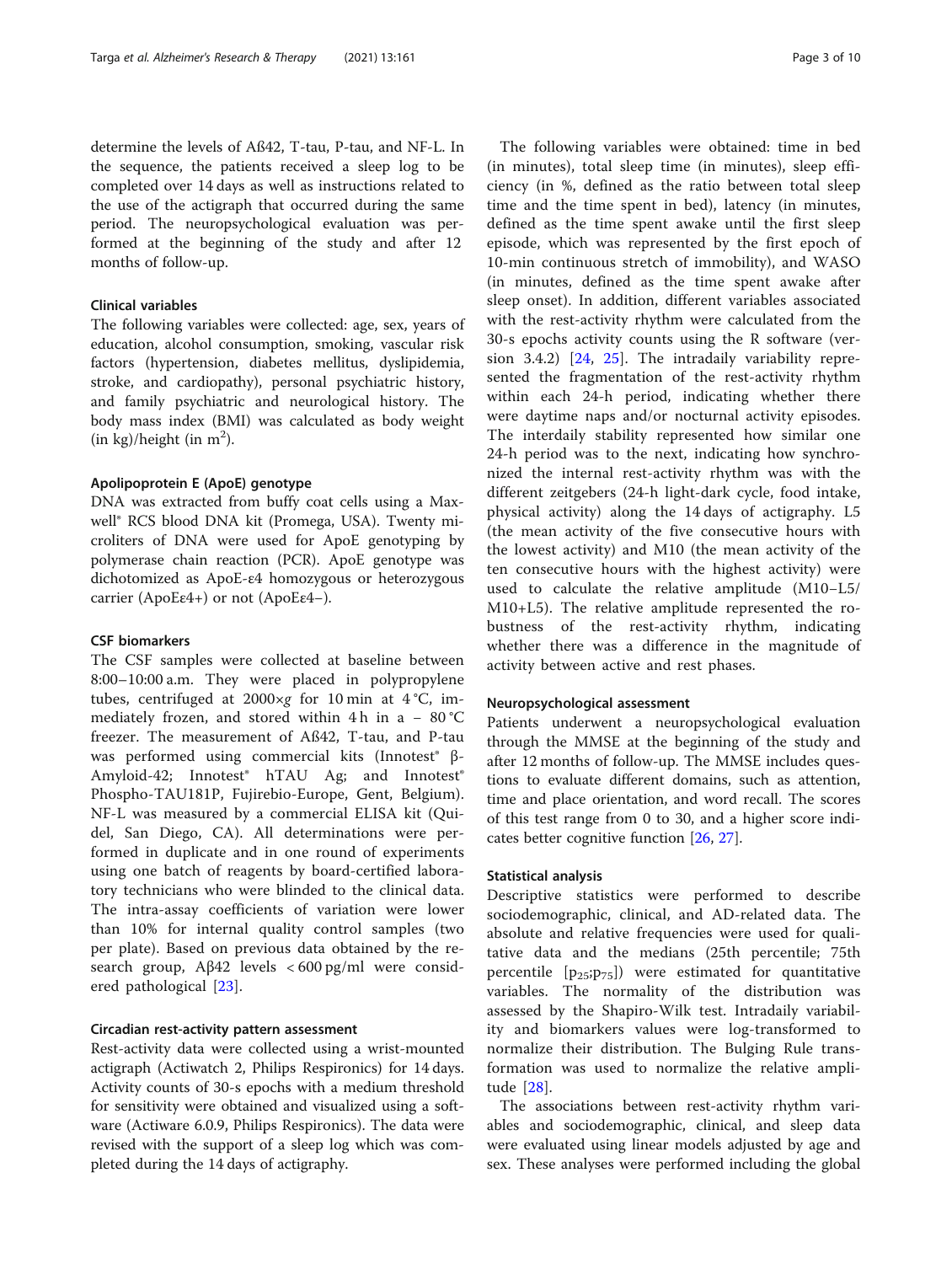population. The associations between rest-activity rhythm variables and AD-related biomarkers were evaluated using linear models adjusted by age, sex, and season of the year [[29\]](#page-9-0). These analyses were performed with the global population and stratified by amyloid groups (Aβ42+ and Aβ42− patients). Additional analyses were performed to evaluate the possible effect of sex on this context [\[30](#page-9-0), [31](#page-9-0)]. The linear models were adjusted by age and season of the year and included the global population stratified by sex.

To investigate the association between circadian restactivity pattern and cognitive decline, we performed individual linear models including each variable of the rest-activity rhythm (interdaily stability, intradaily variability, and relative amplitude) as predictors and the MMSE at 12 months of follow-up as the outcome. The models were adjusted by age, sex, T-tau/Aβ42 ratio, educational level, and season of the year. The analyses were performed with the global population and stratified by amyloid groups (Aβ42+ and Aβ42− patients). Additional analyses were performed to evaluate the possible effect of sex. The linear models were adjusted by age, T-tau/ Aβ42 ratio, educational level, and season of the year, and included the global population stratified by sex. The residuals of the models were evaluated for their suitability in relation to the assumptions of the linear regression.

The  $p$  value threshold defining statistical significance was set at < 0.05. Data management and statistical analyses were performed using R (version 4.0.1).

# Results

# Baseline characteristics

The cohort included 100 patients diagnosed with mildmoderate AD with a median  $[p_{25};p_{75}]$  of 23.5 [22.0;25.0] on the MMSE (Table 1). The median age was 76.0 [73.0; 80.0] years and 63.0% of the patients were female. Common comorbidities were hypertension (59.0%), depression (28.0%), cardiopathy (21.0%), and diabetes mellitus (20.0%). In addition, 41 (41.8%) patients were ApoEε4+. Considering the most recent NIA-AA research framework based on the pathological process [[32\]](#page-9-0), we performed additional analyses including only the Aβ42+ patients. Similar characteristics were observed in this subpopulation (Additional file [1](#page-7-0)).

# Circadian rest-activity pattern and sleep

We calculated the interdaily stability, intradaily variability, and relative amplitude to evaluate the rest-activity rhythm of our population (Table [2\)](#page-4-0). This analysis demonstrated a median  $[p_{25};p_{75}]$  of 0.57 [0.49;0.63] for interdaily stability, 0.80 [0.68;0.95] for intradaily variability, and 0.88 [0.84;0.92] for the relative amplitude. Most of the population (56.0%) slept less than 7 h per night, with a median of 83.5% [78.1;88.4] of sleep efficiency.

# Table 1 Baseline characteristics of the cohort

|                         | Global                                    |
|-------------------------|-------------------------------------------|
|                         | $n = 100$                                 |
|                         | $n$ (%) or median [ $p_{25}$ ; $p_{75}$ ] |
| Sociodemographic data   |                                           |
| Sex                     |                                           |
| Female                  | 63 (63.0%)                                |
| Male                    | 37 (37.0%)                                |
| Age, years              | 76.0 [73.0;80.0]                          |
| BMI, kg·m <sup>-2</sup> | 27.6 [25.1;30.6]                          |
| Education, years        | 7.00 [7.00;7.00]                          |
| <b>Comorbidities</b>    |                                           |
| Hypertension            | 59 (59.0%)                                |
| Diabetes mellitus       | 20 (20.0%)                                |
| Cardiopathy             | 21 (21.0%)                                |
| Depression              | 28 (28.3%)                                |
| Periodic limb movements | 44 (49.4%)                                |
| Cognition               |                                           |
| <b>MMSF</b>             | 23.5 [22.0;25.0]                          |
| <b>CSF</b> biomarkers   |                                           |
| $A\beta42$ , pg/ml      | 533 [402;669]                             |
| T-tau, pg/ml            | 464 [330;598]                             |
| P-tau, pg/ml            | 72.3 [53;93]                              |
| Genetic risk            |                                           |
| ApoEε4-                 | 41 (41.8%)                                |

ApoEε4− apolipoprotein E carrier, Aβ42 amyloid-beta protein, BMI body mass index, CSF cerebrospinal fluid, MMSE Mini-Mental State Examination, n number, p percentile, P-tau phosphorylated-tau, T-tau total-tau. Missings: Depression, 1; Periodic limb movements, 11; CSF biomarkers, 10; ApoEε4−, 2

Accordingly, there was a median of 39.4 [32.2;52.2] min of WASO, with 80% of the patients spending more than 30 min awake after sleep onset. The circadian restactivity pattern and the sleep of both subpopulations (Aβ42+ and Aβ42− patients) presented similar characteristics to the global population (Additional file [2](#page-7-0)).

# Baseline characteristics and the circadian rest-activity pattern

Linear regression models were performed to evaluate the baseline characteristics according to the rest-activity rhythm (Fig. [1\)](#page-5-0). We observed an association between increased intradaily variability and higher age with an effect size (SE) of 0.324 (0.096), while increased interdaily stability was associated with female sex with an effect size of 0.780 (0.193). After adjusting for age and sex, there were significant associations between relative amplitude and sleep parameters with an effect size of 0.489 (0.088) for total sleep time, of 0.508 (0.085) for sleep efficiency, and of − 0.590 (0.080) for WASO.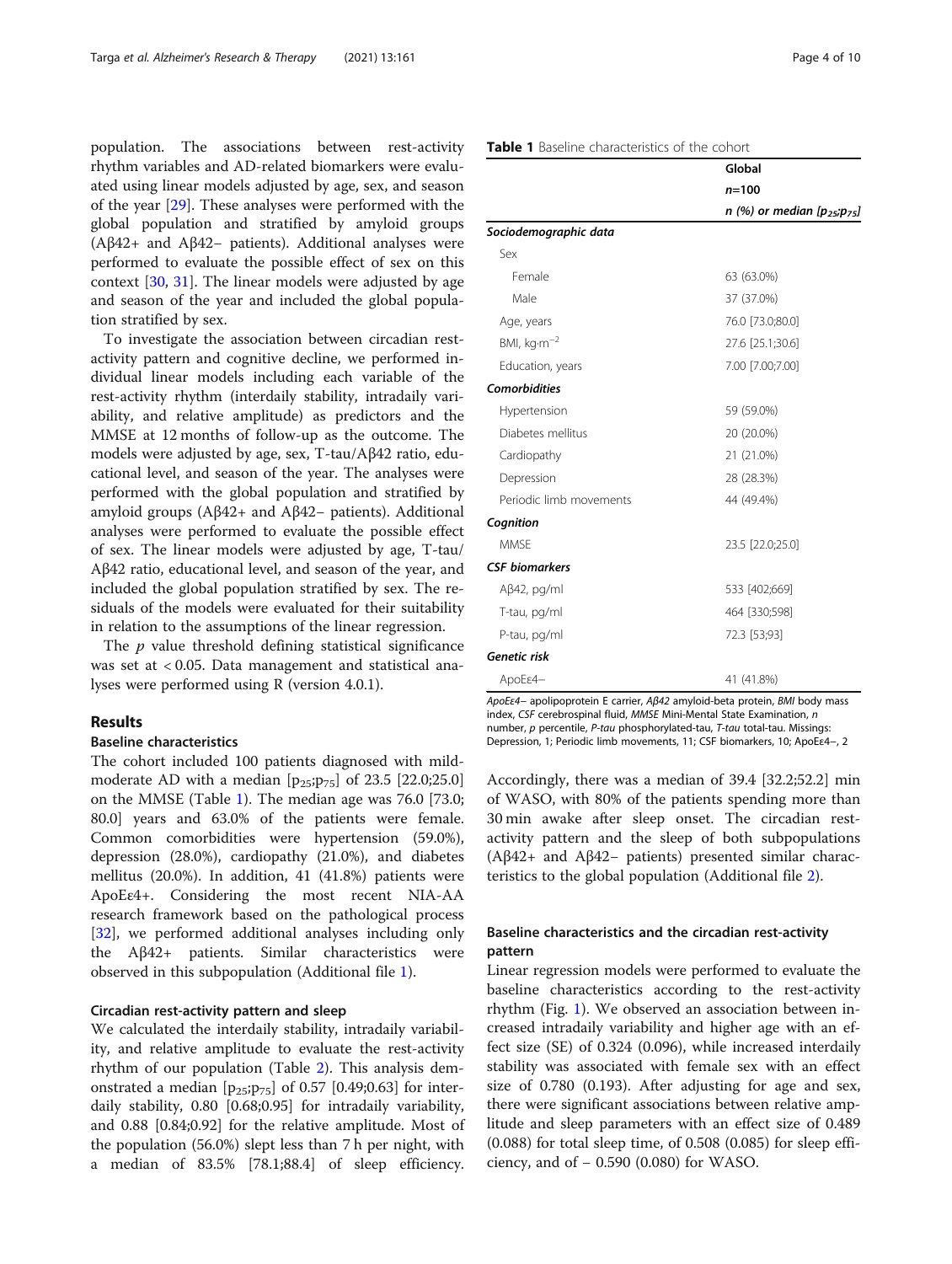#### <span id="page-4-0"></span>Table 2 Circadian rest-activity pattern and sleep

|                         | Global                            |
|-------------------------|-----------------------------------|
|                         | $n = 100$                         |
|                         | n (%) or median $[p_{25};p_{75}]$ |
| Rest-activity rhythm    |                                   |
| Interdaily stability    | 0.57 [0.49;0.63]                  |
| Intradaily variability  | $0.80$ [0.68;0.95]                |
| Relative amplitude      | 0.88 [0.84;0.92]                  |
| M10                     | 116 [83.6;151]                    |
| L <sub>5</sub>          | 6.44 [4.48;9.93]                  |
| <b>Sleep</b>            |                                   |
| Time in bed, hours      | 8.98 [8.08;9.57]                  |
| Total sleep time, hours | 6.70 [5.54;7.56]                  |
| < 7h                    | 56 (56.0%)                        |
| $7-9h$                  | 39 (39.0%)                        |
| > 9h                    | $5(5.0\%)$                        |
| Sleep efficiency, %     | 83.5 [78.1;88.4]                  |
| $\geq 85\%$             | 44 (44.0%)                        |
| 84-75%                  | 41 (41.0%)                        |
| < 75%                   | 15 (15.0%)                        |
| Latency, minutes        | 22.0 [13.8;33.2]                  |
| $\leq 30$ min           | 69 (69.0%)                        |
| $31-60$ min             | 25 (25.0%)                        |
| $>60$ min               | $6(6.0\%)$                        |
| WASO, minutes           | 39.4 [32.2;52.2]                  |
| $\leq 30$ min           | 20 (20.0%)                        |
| $> 30$ min              | 80 (80.0%)                        |

L5 the mean activity of the five consecutive hours with the lowest activity,  $M10$  the mean activity of the ten consecutive hours with the highest activity, n number, p percentile, WASO time spent awake after sleep onset

# CSF biomarkers and the circadian rest-activity pattern

Linear regression models adjusted for confounding factors (age, sex, and season of the year) were performed to assess the levels of the CSF biomarkers according to the rest-activity rhythm (Table [3](#page-6-0) and Additional file [3](#page-7-0)). We observed that increased NF-L levels were associated with higher interdaily stability with an effect size [95% CI] of 0.322 [0.076 to 0.569], 0.309 [− 0.003 to 0.620], and 0.603 [− 0.118 to 1.088] in the analyses considering the global population, Aβ42+ patients, and Aβ42- patients, respectively. In addition, increased NF-L levels were associated with higher relative amplitude among the global population and  $A\beta42+$  patients (global: 0.444 [0.212 to 0.676]; Aβ42+ patients: 0.503 [0.209 to 0.797]), but the effect size was reduced among Aβ42− patients (0.186 [− 0.330 to 0.701]). Higher levels of T-tau were associated with increased relative amplitude in the three populations (global: 0.343 [0.139 to 0.547]; Aβ42+ patients: 0.304 [0.046 to 0.561]; Aβ42− patients: 0.507 [0.124 to 0.890]). Additional analyses revealed similar results between males and females (Additional file [4\)](#page-8-0).

#### Cognitive decline and the circadian rest-activity pattern

We performed linear regression models to assess the cognitive decline according to the rest-activity rhythm (Table [4](#page-6-0)). A higher intradaily variability predicted an increased cognitive decline at one year of follow-up (effect size [95% CI] of -0.715 [-1.272 to -0.157]) after adjusting for age, sex, T-tau/Aβ42 ratio, educational level, and season of the year (Fig. [2\)](#page-7-0). The analysis including only Aβ42+ patients presented a similar effect size  $(-0.717)$ [− 1.391 to − 0.042]), which was not maintained when considering only Aβ42− patients  $(-0.579$  [- 2.054 to 0.895]) (Additional files [5](#page-8-0) and [6](#page-8-0)). Additional analyses suggested an effect of the sex within this context (Additional file [7](#page-8-0)). No associations were observed in relation to the interdaily stability and relative amplitude.

# Discussion

In the current study, we performed a comprehensive evaluation of the circadian rest-activity pattern of patients with mild-moderate AD. The analysis demonstrated an association between older age and increased fragmentation of the rhythm. Female sex was associated with higher interdaily stability, suggesting increased synchronization between the endogenous rhythm and the zeitgebers in this subgroup of patients. Furthermore, fragmentation of the rhythm at baseline was associated with greater cognitive decline after one year of followup, suggesting a predictive role of the rest-activity pattern for the cognition of mild-moderate AD patients. Finally, we evaluated whether the rest-activity pattern was associated with different markers related to the disease's physiopathology, including Aβ42, P-tau, T-tau, and NF-L. This analysis revealed associations especially related to the relative amplitude.

The increased fragmentation of the rest-activity rhythm in older adults was previously demonstrated in healthy individuals [\[10](#page-8-0), [33,](#page-9-0) [34](#page-9-0)] and in subjects with diabetic complications [[35\]](#page-9-0), cancer [[36\]](#page-9-0), heart failure [\[37](#page-9-0)], and AD pathology without clinical symptoms [[10](#page-8-0)]. In this study, we demonstrated that a similar relationship is also present in patients with mild-moderate AD. In contrast, we did not observe an association between interdaily stability and age. Several studies show divergent findings in this regard, reporting higher [\[33](#page-9-0), [34](#page-9-0)], lower  $[8]$  $[8]$ , or unchanged  $[10]$  $[10]$  synchronization between the endogenous rhythm and the zeitgebers in older adults, which may vary according to different factors such as institutionalization, retirement, and the presence of chronic diseases. There was an association between higher interdaily stability and female sex, corroborating previous findings [\[33](#page-9-0), [38\]](#page-9-0). In fact, male individuals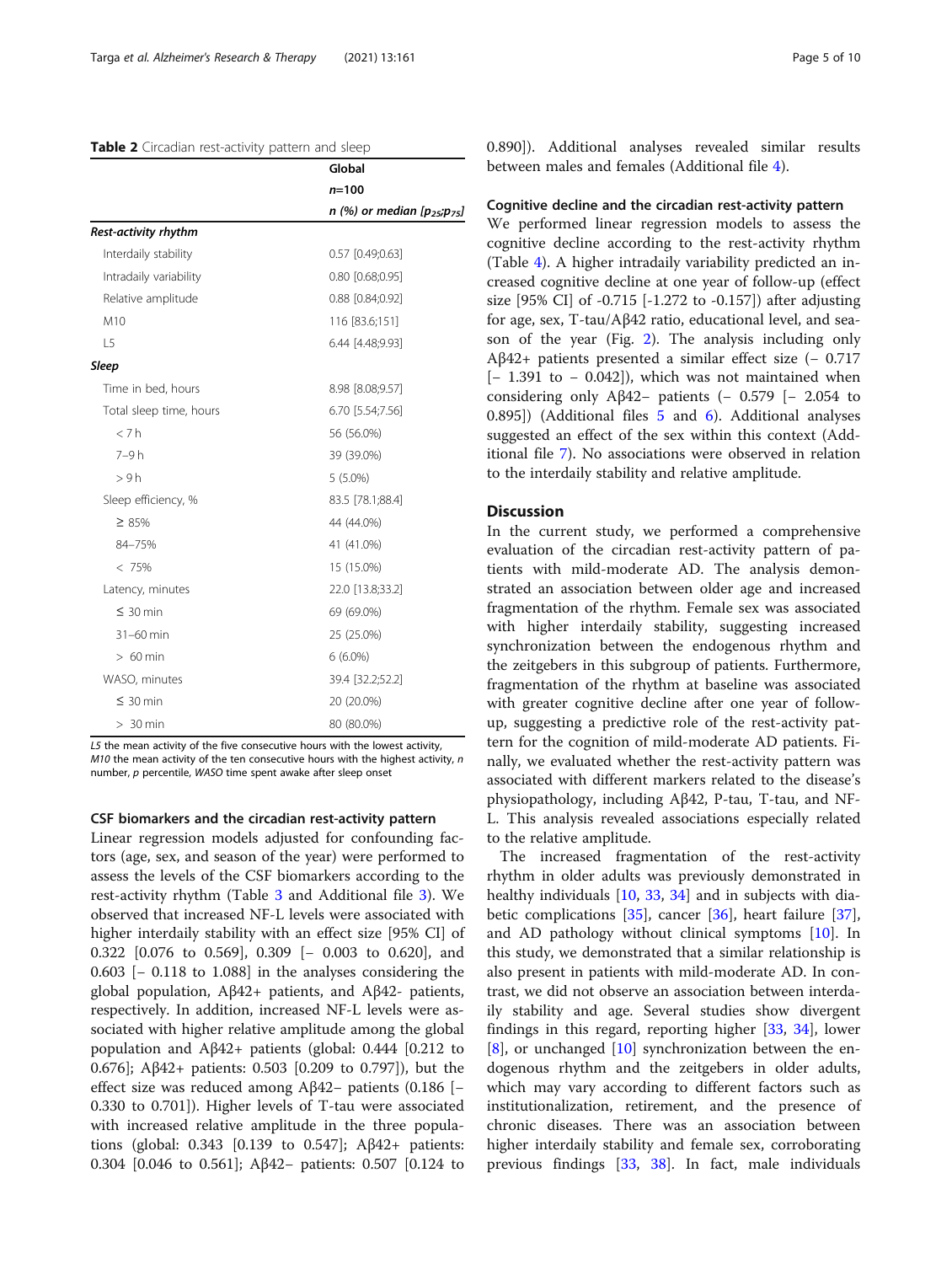<span id="page-5-0"></span>

appear to be more vulnerable to circadian desynchronization induced by inappropriate light exposure [\[38](#page-9-0)], which is frequent among AD patients [\[39](#page-9-0)].

A previous study demonstrated increased fragmentation of the rest-activity rhythm in cognitively normal individuals with preclinical amyloid plaque pathology, indicating that circadian dysfunction could be a marker for the preclinical stage and/or contribute to the pathogenesis of the disease [\[10](#page-8-0)]. Accordingly, healthy older adults with lower amplitude and higher fragmentation of the rhythm demonstrated an increased risk of developing Alzheimer's dementia [[8\]](#page-8-0). Additionally, individuals

with mild cognitive impairment and high intradaily variability presented an increased risk of conversion to AD compared with those with lower fragmentation  $[8]$  $[8]$ . Here, we demonstrated that increased intradaily variability at baseline was associated with greater cognitive decline after one year of follow-up, especially in males. This suggests a predictive role of the rest-activity pattern for cognition once individuals are already diagnosed with AD. Although the relationship between circadian function and disease progression appears to be bidirectional [[8](#page-8-0), [12,](#page-8-0) [40](#page-9-0)], some studies suggest mechanisms by which circadian alterations could foster cognitive decline. High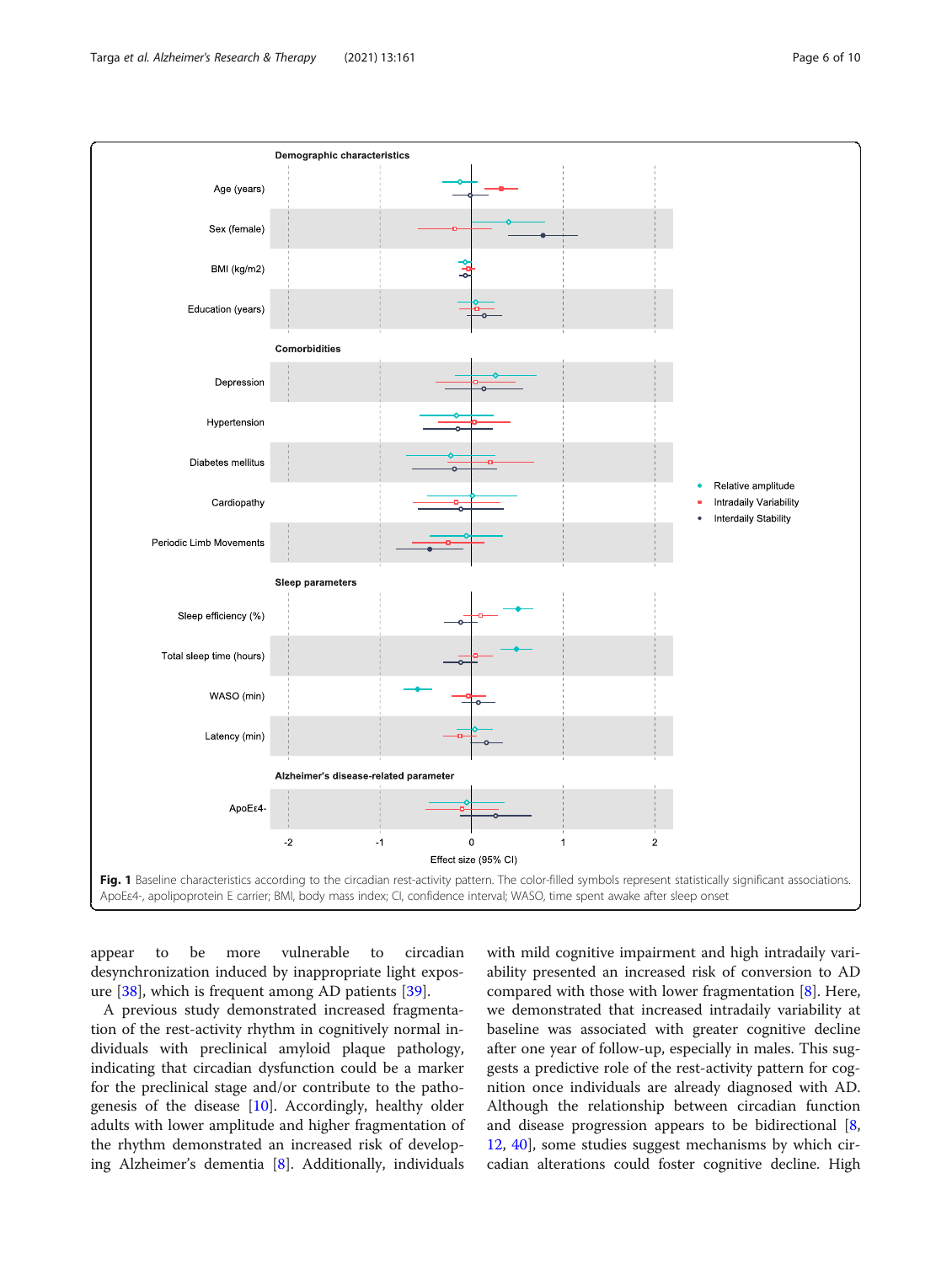| <b>Biomarkers</b> | Intradaily variability        |         | Interdaily stability          |         | Relative amplitude            |         |
|-------------------|-------------------------------|---------|-------------------------------|---------|-------------------------------|---------|
|                   | Effect size (95% CI)          | p value | Effect size (95% CI)          | p value | Effect size (95% CI)          | p value |
| $A\beta42$        |                               |         |                               |         |                               |         |
| Global            | $0.067$ (- 0.144 to 0.277)    | 0.529   | $-0.177$ ( $-0.391$ to 0.038) | 0.106   | $-0.192$ ( $-0.405$ to 0.020) | 0.076   |
| $A\beta42+$       | $-0.150$ ( $-0.337$ to 0.037) | 0.114   | $-0.042$ ( $-0.231$ to 0.147) | 0.660   | $-0.010$ ( $-0.195$ to 0.175) | 0.910   |
| T-tau             |                               |         |                               |         |                               |         |
| Global            | $-0.159$ ( $-0.367$ to 0.050) | 0.133   | $0.109$ (- 0.109 to 0.326)    | 0.322   | 0.343 (0.139 to 0.547)        | 0.001   |
| $A\beta42+$       | $-0.034$ ( $-0.315$ to 0.247) | 0.809   | $0.172$ (- 0.102 to 0.445)    | 0.213   | $0.304$ (0.046 to 0.561)      | 0.022   |
| P-tau             |                               |         |                               |         |                               |         |
| Global            | $-0.089$ ( $-0.300$ to 0.122) | 0.404   | $0.068$ ( $-0.151$ to 0.286)  | 0.540   | $0.205$ (- 0.008 to 0.418)    | 0.059   |
| $A\beta42+$       | $0.071$ (- 0.228 to 0.370)    | 0.636   | $0.095$ (- 0.200 to 0.390)    | 0.521   | $0.114$ (- 0.174 to 0.401)    | 0.431   |
| $NF - L$          |                               |         |                               |         |                               |         |
| Global            | $-0.056$ ( $-0.298$ to 0.185) | 0.642   | 0.322 (0.076 to 0.569)        | 0.011   | 0.444 (0.212 to 0.676)        | 0.001   |
| $A\beta42+$       | $-0.070$ ( $-0.389$ to 0.250) | 0.662   | $0.309$ (- 0.003 to 0.620)    | 0.052   | 0.503 (0.209 to 0.797)        | 0.001   |

<span id="page-6-0"></span>Table 3 CSF biomarkers according to the circadian rest-activity pattern

Linear regression models adjusted by age, sex, and season of the year were performed to assess the biomarkers levels according to the circadian

Aβ42 amyloid-beta protein, CI confidence interval, NF-L neurofilament light, P-tau phosphorylated-tau, T-tau total-tau

fragmentation of the rest-activity rhythm is a consequence of increased periods of rest during the active phase and/or increased periods of activity during the rest phase, which ultimately affects sleep quality. Sleep is an important process for memory consolidation [\[41](#page-9-0)] and sleep deprivation or pharmacologically induced wakefulness increase the levels of Aβ42 [[42](#page-9-0), [43](#page-9-0)]. Thus, the increased cognitive decline in patients with higher fragmentation of the rest-activity rhythm could be, at least in part, a consequence of inappropriate sleep quality. Furthermore, a significant number of molecules associated with memory consolidation processes and with the pathophysiology of AD are under circadian control. Considering this, it is plausible to expect the fragmentation of the rest-activity rhythm to influence the cognitive decline [\[44](#page-9-0), [45\]](#page-9-0). Further studies will be necessary to

rest-activity pattern

investigate whether a relationship of causality between the circadian rest-activity pattern and cognitive decline is present and the possible mechanisms underlying this. Also, further evaluations will be necessary to confirm the possible differential effect of the sex within this context.

Our results showed an unexpected association between the amplitude of the rhythm and biomarkers such as T-tau and NF-L  $[46-48]$  $[46-48]$  $[46-48]$  $[46-48]$  $[46-48]$ . The relative amplitude represents the robustness of the rest-activity rhythm; hence, one would expect decreased levels of these biomarkers in patients with higher amplitude. In this regard, it is important to consider that both events could be simultaneously occurring as consequences of different processes without any causality between them. Additionally, these findings should be interpreted considering the

|  |  |  | Table 4 Cognitive decline according to the circadian rest-activity pattern |  |
|--|--|--|----------------------------------------------------------------------------|--|
|  |  |  |                                                                            |  |

|                        | Model 1                           |         | Model 2                           |         |  |
|------------------------|-----------------------------------|---------|-----------------------------------|---------|--|
|                        | Effect size (95% CI)              | p value | Effect size (95% CI)              | p value |  |
| Intradaily variability |                                   |         |                                   |         |  |
| Global                 | $-0.665$ ( $-1.190$ to $-0.140$ ) | 0.014   | $-0.715$ ( $-1.272$ to $-0.157$ ) | 0.013   |  |
| $A\beta42+$            | $-0.522$ (-1.147 to 0.103)        | 0.100   | $-0.717$ (-1.391 to $-0.042$ )    | 0.038   |  |
| Interdaily stability   |                                   |         |                                   |         |  |
| Global                 | $-0.266$ ( $-0.818$ to 0.286)     | 0.341   | $-0.205$ ( $-0.817$ to 0.407)     | 0.507   |  |
| $A\beta42+$            | $-0.108$ ( $-0.778$ to 0.562)     | 0.747   | $0.009$ (- 0.690 to 0.708)        | 0.979   |  |
| Relative amplitude     |                                   |         |                                   |         |  |
| Global                 | $-0.495$ (-1.025 to 0.036)        | 0.067   | $-0.587$ ( $-1.192$ to 0.019)     | 0.057   |  |
| $A\beta42+$            | $-0.658$ ( $-1.278$ to $-0.038$ ) | 0.038   | $-0.520$ ( $-1.202$ to 0.163)     | 0.132   |  |

Linear regression models were performed to assess the cognitive decline according to the circadian rest-activity pattern. Model 1, unadjusted analysis; model 2, adjusted for age, sex, T-tau/Aβ42 ratio, educational level, and season of the year

Aβ42 amyloid-beta protein, CI confidence interval, T-tau total-tau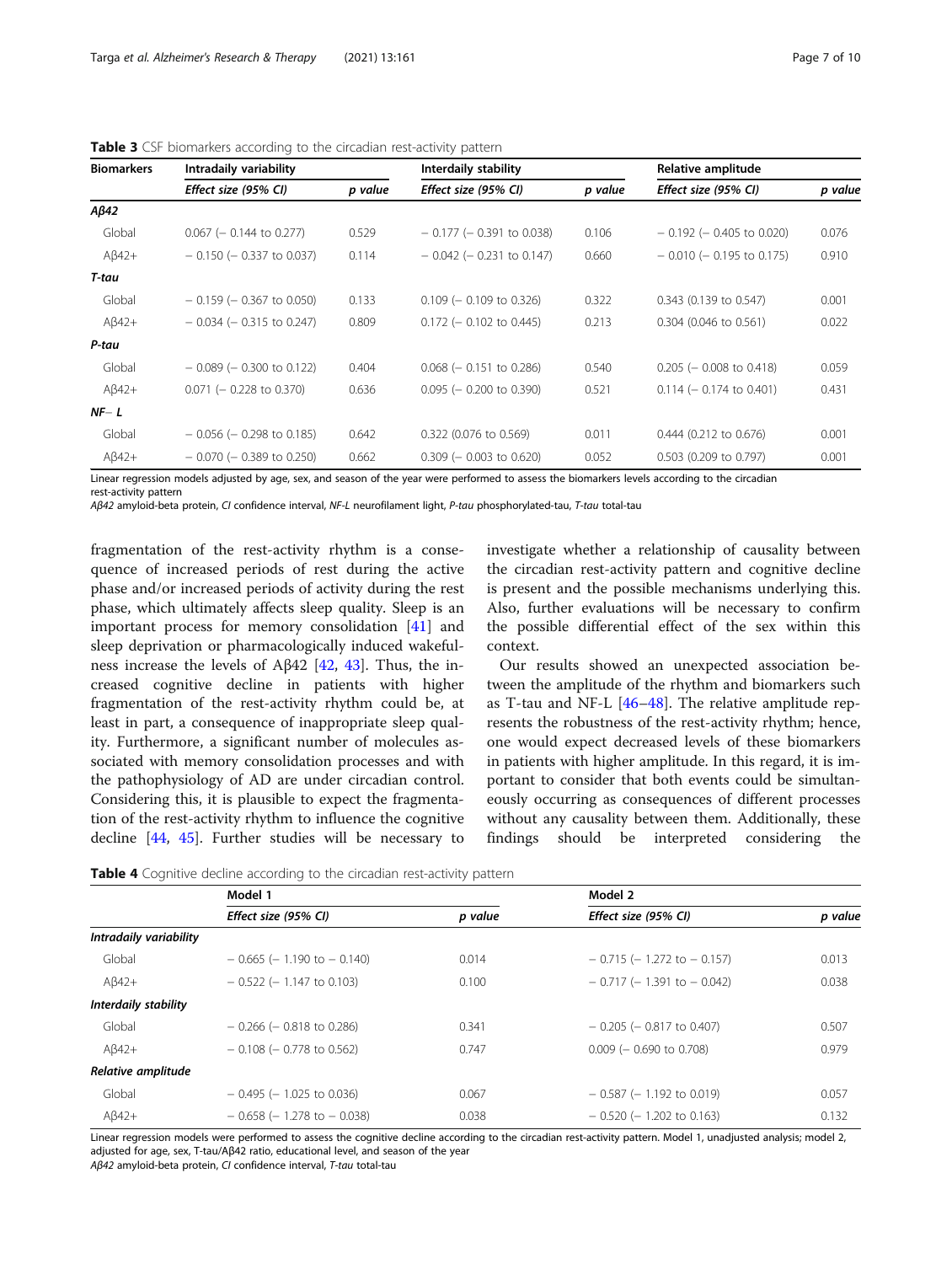<span id="page-7-0"></span>

particularities of this population. A higher level of activity in AD patients during the day (contributing to higher amplitude) may indicate increased agitation and mental confusion, which is expected in more advanced cases with supposedly higher levels of T-tau and NF-L [[48](#page-9-0), [49\]](#page-9-0). Also, the observed association between NF-L and interdaily stability should be pondered. Institutionalized individuals are assigned to external schedules, which may wrongly suggest good stability of the rhythm  $[8, 8]$  $[8, 8]$ [39\]](#page-9-0). Even though none of the patients were institutionalized neither at baseline nor after one year of follow-up, they may be under the influence of relatives' schedules at an early stage of the disease. Further studies with a prospective design and with molecular markers of circadian function will be necessary to improve our understanding of this matter.

# Limitations

The first limitation of this study is that the patients were enrolled from a cognitive unit, and not from a population-based community. Second, the observed associations between circadian rest-activity pattern and cognitive decline were exclusively based on the MMSE, preventing a detailed identification of the relevant cognitive domains in this regard. Third, given the low prevalence of males in our sample, the findings suggesting a differential effect of the sex on the investigated associations should be considered with caution and confirmed in future studies. Fourth, considering the observational design of this study, it is not possible to establish directionality between the associations of interest. Fifth, the measurements performed with actigraphy are influenced by physical activity. Other circadian markers in addition to the rest-activity rhythm should be considered to confirm our findings in future studies. Finally, it is important to address that only patients with mild-moderate AD were included in the analyses and therefore the results herein presented should be limited to this specific

population. The observed associations might change according to the stage of the disease or contexts other than AD.

# Conclusions

In summary, we observed that older age and male sex were associated with worse outcomes in terms of restactivity patterns in a population of mild-moderate AD patients. Accordingly, older age was associated with increased fragmentation of the rhythm, while male sex was related to lower synchronization between the endogenous rhythm and the zeitgebers. In addition, increased fragmentation of the rhythm at baseline was associated with greater cognitive decline after one year of followup. This finding sets the rest-activity pattern as a potential predictor of cognitive decline in mild-moderate AD patients. Further studies are warranted to confirm our findings and to improve our understanding of the possible association between the rest-activity pattern and CSF biomarkers once the individuals are diagnosed with the disease.

#### Abbreviations

AD: Alzheimer's disease; ApoE: Apolipoprotein E; Aβ42: Amyloid-beta protein; BMI: Body mass index; CI: Confidence interval; CSF: Cerebrospinal fluid; MMSE: Mini-Mental State Examination; NF-L: Neurofilament light; Ptau: Phosphorylated-tau; SE: Standard error of mean; T-tau: Total tau; WASO: Wake after sleep onset

#### Supplementary Information

The online version contains supplementary material available at [https://doi.](https://doi.org/10.1186/s13195-021-00903-7) [org/10.1186/s13195-021-00903-7.](https://doi.org/10.1186/s13195-021-00903-7)

Additional file 1 : Suppl Table 1. Baseline characteristics of Aβ42+ and Aβ42- patients.

Additional file 2 : Suppl Table 2. Circadian rest-activity pattern and sleep of Aβ42+ and Aβ42- patients.

Additional file 3 : Suppl Table 3. CSF biomarkers according to the circadian rest-activity pattern in Aβ42- patients.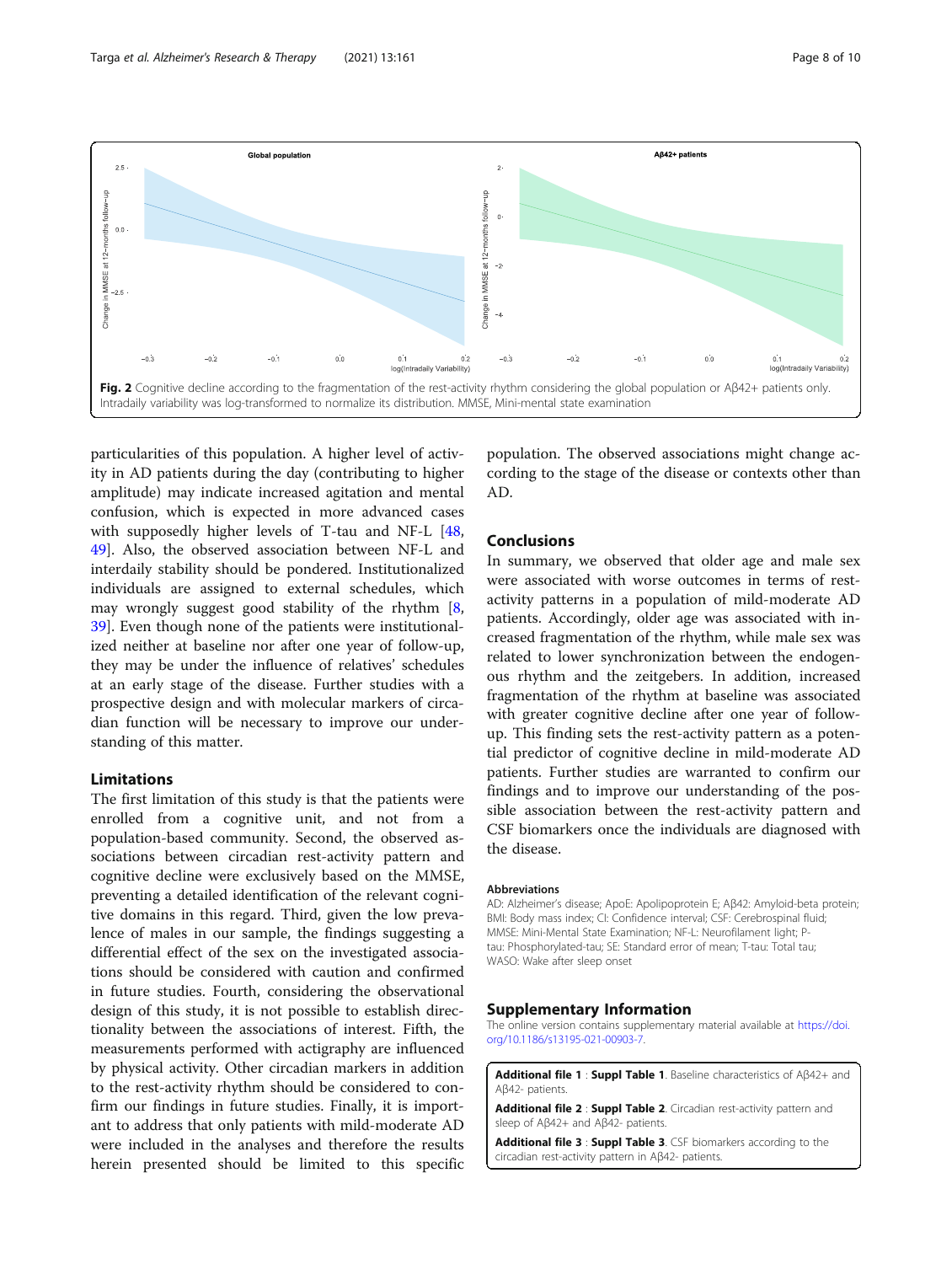<span id="page-8-0"></span>Additional file 4 : Suppl Table 4. CSF biomarkers according to the circadian rest-activity pattern in males and females.

Additional file 5 : Suppl Table 5. Cognitive decline according to the circadian rest-activity pattern in Aβ42- patients.

Additional file 6 : Suppl Figure 1. Cognitive decline according to the fragmentation of the rest-activity rhythm in Aβ42- patients.

Additional file 7 : Suppl Table 6. Cognitive decline according to the circadian rest-activity pattern in males and females.

#### Acknowledgements

We would like to express our sincere gratitude to all of the patients, members of the Sleep and Dementia Unit at the Hospital Universitari Santa Maria, and Yo-El Ju for the critical revision of the manuscript. We were supported by the IRBLleida Biobank (B.0000682) and PLATAFORMA BIOBANCOS PT17/0015/0027/.

# Authors' contributions

AT, IB, FB, and GPR designed the study; AT, IB, and JFA searched the literature; FD, OM, HZ, KB, and GPR collected the data; IB and AT analyzed the data; AT, IB, JFA, and GPR interpreted the data; AT wrote the manuscript draft. All authors revised the manuscript and approved it for submission.

#### Funding

Generalitat of Catalonia, Department of Health (PERIS 2019 SLT008/18/00050) and "Fundació La Marató TV3" (464/C/2014) to GPR. Co-financed by FEDER funds from the European Union ('A way to build Europe'). IRBLleida is a CERCA Programme/Generalitat of Catalonia. FD was supported by Agency for Management of University and Research Grants (FI\_B100153).

# Availability of data and materials

The datasets used and/or analyzed during the current study are available from the corresponding author on reasonable request.

# **Declarations**

# Ethics approval and consent to participate

The study was approved by the care ethics committee of Hospital Universitari Arnau de Vilanova (CE-1218) and conducted according to the Declaration of Helsinki. The patient, the responsible caregiver, and the legal representative (when different from the responsible caregiver) signed an informed consent form.

#### Consent for publication

Not applicable.

#### Competing interests

The authors declare that they have no competing interests.

#### Author details

<sup>1</sup>Translational Research in Respiratory Medicine, Hospital Universitari Arnau de Vilanova-Santa Maria, IRBLleida, Lleida, Spain. <sup>2</sup>Centro de Investigación Biomédica en Red de Enfermedades Respiratorias (CIBERES), Madrid, Spain. <sup>3</sup>Unitat Trastorns Cognitius, Clinical Neuroscience Research, Hospital Universitari Santa Maria, IRBLleida, Lleida, Spain. <sup>4</sup>Department of Physiology and Behavior, Federal University of Rio Grande do Norte, Natal, Brazil. 5 Department of Molecular Neuroscience, UCL Institute of Neurology, Queen Square, London, UK. <sup>6</sup>UK Dementia Research Institute, London, UK. 7Institute of Neuroscience and Physiology, Department of Psychiatry and Neurochemistry, University of Gothenburg, Sahlgrenska University Hospital, Mölndal, Sweden. <sup>8</sup>Clinical Neurochemistry Laboratory, Sahlgrenska University Hospital, Mölndal, Sweden.

# Received: 23 June 2021 Accepted: 12 September 2021 Published online: 25 September 2021

#### References

Prince M, Bryce R, Albanese E, Wimo A, Ribeiro W, Ferri CP. The global prevalence of dementia: a systematic review and metaanalysis. Alzheimers Dement. 2013;9(1):63–75.e2. <https://doi.org/10.1016/j.jalz.2012.11.007>.

- 2. Nichols E, Szoeke CEI, Vollset SE, Abbasi N, Abd-Allah F, Abdela J, et al. Global, regional, and national burden of Alzheimer's disease and other dementias, 1990–2016: a systematic analysis for the Global Burden of Disease Study 2016. Lancet Neurol. 2019;18(1):88–106. [https://doi.org/10.101](https://doi.org/10.1016/S1474-4422(18)30403-4) [6/S1474-4422\(18\)30403-4](https://doi.org/10.1016/S1474-4422(18)30403-4).
- 3. United Nations. World Population Ageing 2019 Highlights. World Popul. Ageing 2019 Highlights. 2019. <https://doi.org/10.18356/9df3caed-en>.
- 4. Alzheimer's disease facts and figures. Alzheimer's Dement. 2020. [https://doi.](https://doi.org/10.1002/alz.12068) [org/10.1002/alz.12068.](https://doi.org/10.1002/alz.12068)
- 5. Masters CL, Bateman R, Blennow K, Rowe CC, Sperling RA, Cummings JL. Alzheimer's disease. Nat Rev Dis Primers. 2015;1:15056 Available from: [http://](http://www.nature.com/articles/nrdp201556) www.nature.com/articles/nrdp201556
- 6. Caraci F, Copani A, Nicoletti F, Drago F. Depression and Alzheimer's disease: Neurobiological links and common pharmacological targets. Eur J Pharmacol. 2010;626(1):64–71. [https://doi.org/10.1016/j.ejphar.2009.10.022.](https://doi.org/10.1016/j.ejphar.2009.10.022)
- 7. Peter-Derex L, Yammine P, Bastuji H, Croisile B. Sleep and Alzheimer's disease. Sleep Med Rev. 2015;19:29–38. [https://doi.org/10.1016/j.smrv.2014.](https://doi.org/10.1016/j.smrv.2014.03.007) [03.007](https://doi.org/10.1016/j.smrv.2014.03.007).
- 8. Li P, Gao L, Gaba A, Yu L, Cui L, Fan W, et al. Circadian disturbances in Alzheimer's disease progression: a prospective observational cohort study of community-based older adults. Lancet Heal Longev. 2020;7568:1–10 The Author(s). Published by Elsevier Ltd. This is an Open Access article under the CC BY-NC-ND 4.0 license.
- 9. Ancoli-Israel S, Klauber MR, Jones DW, Kripke DF, Martin J, Mason W, et al. Variations in circadian rhythms of activity, sleep, and light exposure related to dementia in nursing-home patients. Sleep. 1997;20:18–23.
- 10. Musiek ES, Bhimasani M, Zangrilli MA, Morris JC, Holtzman DM, Ju YES. Circadian rest-activity pattern changes in aging and preclinical Alzheimer disease. JAMA Neurol. 2018;75(5):582–90.
- 11. Duffy JF, Zitting KM, Chinoy ED. Aging and circadian rhythms. Sleep Med Clin. 2015;10(4):423–34.
- 12. Leng Y, Musiek ES, Hu K, Cappuccio FP, Yaffe K. Association between circadian rhythms and neurodegenerative diseases. Lancet Neurol. 2019; 18(3):307–18.
- 13. Wang JL, Lim AS, Chiang WY, Hsieh WH, Lo MT, Schneider JA, et al. Suprachiasmatic neuron numbers and rest-activity circadian rhythms in older humans. Ann Neurol. 2015;78(2):317–22.
- 14. Putilov A. Age-associated Advance of Sleep Times Relative to the Circadian Phase of Alertness-sleepiness Rhythm: Can it be Explained by Changes in Ratios Between Strengths of the Underlying Oscillatory Processes? Curr Aging Sci. 2016;9(1):44–56.
- 15. Weissová K, Bartoš A, Sládek M, Nováková M, Sumová A. Moderate changes in the circadian system of Alzheimer's disease patients detected in their home environment. PLoS One. 2016;11(1):e0146200.
- 16. Okawa M, Mishima K, Hishikawa Y, Hozumi S, Hori H, Takahashi K. Circadian rhythm disorders in sleep-waking and body temperature in elderly patients with dementia and their treatment. Sleep. 1991;14(6):478–85.
- 17. Hatfield CF, Herbert J, Van Someren EJW, Hodges JR, Hastings MH. Disrupted daily activity/rest cycles in relation to daily cortisol rhythms of home-dwelling patients with early Alzheimer's dementia. Brain. 2004;127(5): 1061–74. <https://doi.org/10.1093/brain/awh129>.
- 18. Walsh CM, Blackwell T, Tranah GJ, Stone KL, Ancoli-Israel S, Redline S, et al. Weaker circadian activity rhythms are associated with poorer executive function in older women. Sleep. 2014;37(12):2009–16. [https://doi.org/10.](https://doi.org/10.5665/sleep.4260) [5665/sleep.4260](https://doi.org/10.5665/sleep.4260).
- 19. Tranah GJ, Blackwell T, Stone KL, Ancoli-Israel S, Paudel ML, Ensrud KE, et al. Circadian activity rhythms and risk of incident dementia and mild cognitive impairment in older women. Ann Neurol. 2011;70(5):722–32. [https://doi.](https://doi.org/10.1002/ana.22468) [org/10.1002/ana.22468](https://doi.org/10.1002/ana.22468).
- 20. Schlosser Covell GE, Dhawan PS, Lee Iannotti JK, Hoffman-Snyder CR, Wellik KE, Caselli RJ, et al. Disrupted daytime activity and altered sleep-wake patterns may predict transition to mild cognitive impairment or dementia: a critically appraised topic. Neurologist. 2012;18(6):426–9. [https://doi.org/10.1](https://doi.org/10.1097/NRL.0b013e318272f7ef) [097/NRL.0b013e318272f7ef.](https://doi.org/10.1097/NRL.0b013e318272f7ef)
- 21. Rogers-Soeder TS, Blackwell T, Yaffe K, Ancoli-Israel S, Redline S, Cauley JA, et al. Rest-Activity Rhythms and Cognitive Decline in Older Men: The Osteoporotic Fractures in Men Sleep Study. J Am Geriatr Soc. 2018;66(11): 2136–43. [https://doi.org/10.1111/jgs.15555.](https://doi.org/10.1111/jgs.15555)
- 22. McKhann GM, Knopman DS, Chertkow H, Hyman BT, Jack CR, Kawas CH, et al. The diagnosis of dementia due to Alzheimer's disease: Recommendations from the National Institute on Aging-Alzheimer's